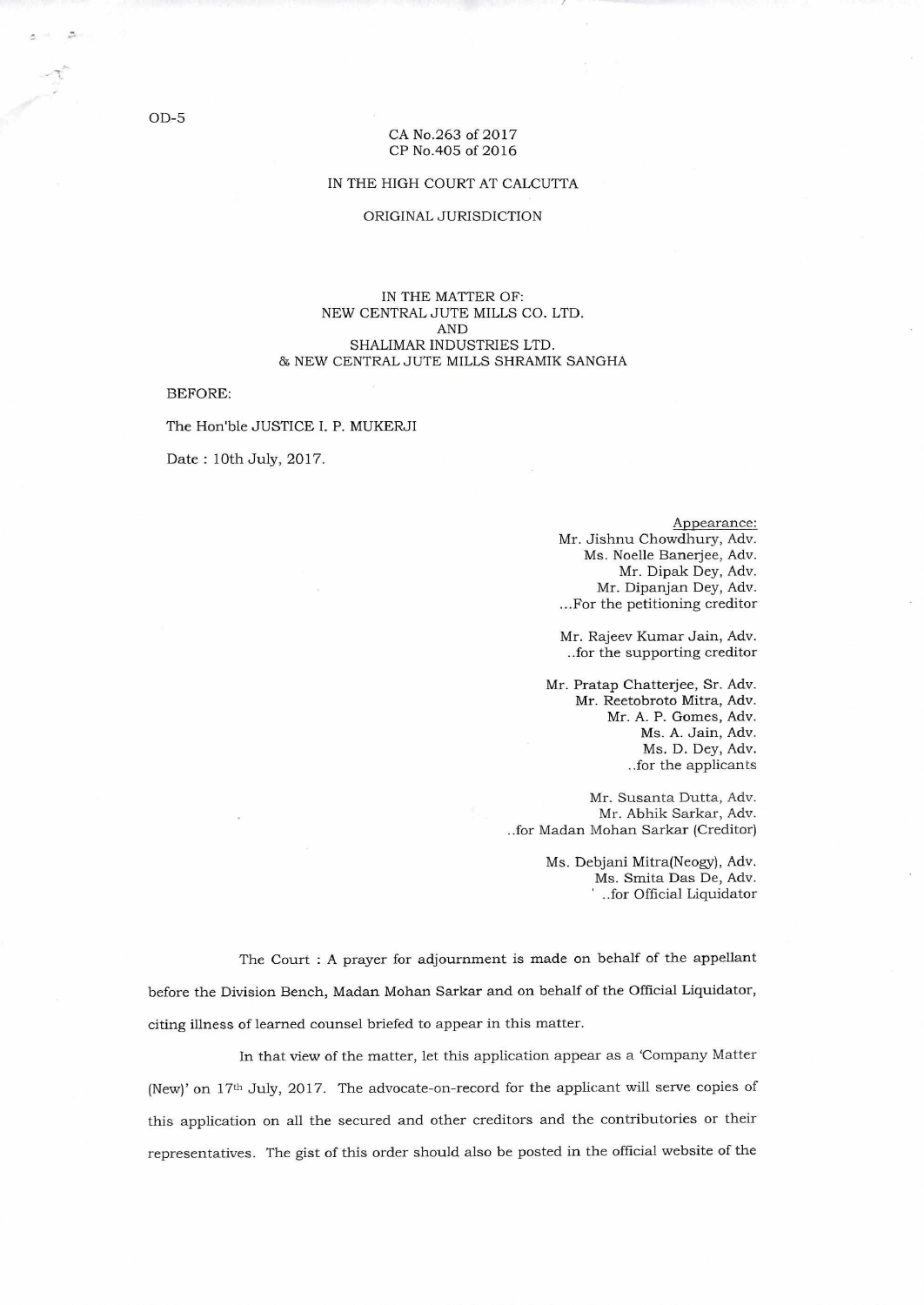Official Liquidator with the remark that copies of this application for revival of the company may be obtained from Mr. Chatterjee's advocate-on-record, by any creditor, contributory etc. wanting to participate in the proceedings.

The status quo as of today regarding possession of the company's assets and regarding its management will continue for the time being till 31st July, 2017 or until further order, whichever is earlier.

Let a copy of this order be sent to the Official Liquidator immediately.

(I. P. MUKERJI, J.)

bp.